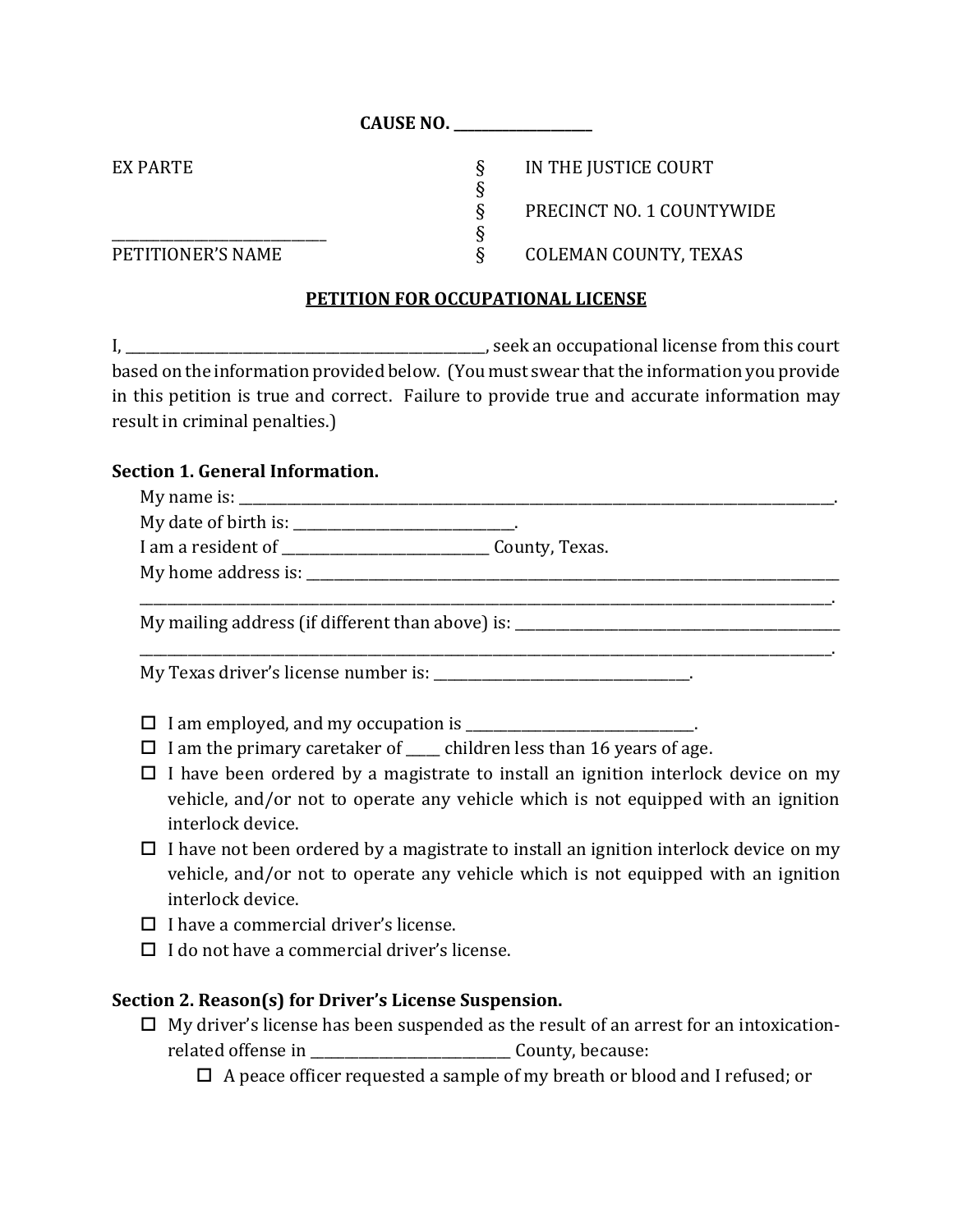- $\Box$  I provided a sample of my breath or blood, and the sample contained an alcohol concentration greater than 0.08.
- $\Box$  My driver's license has been automatically suspended as the result of a conviction for Driving While Intoxicated (DWI) in a County or District Court.
- $\Box$  My driver's license has been suspended as the result of a conviction for a criminal offense in a justice or municipal court. (Please provide information regarding this offense, including the name of the court in which you were convicted, the cause number, and the type of offense, below.)
- $\Box$  My driver's license has been suspended as the result of a physical or mental disability.

\_\_\_\_\_\_\_\_\_\_\_\_\_\_\_\_\_\_\_\_\_\_\_\_\_\_\_\_\_\_\_\_\_\_\_\_\_\_\_\_\_\_\_\_\_\_\_\_\_\_\_\_\_\_\_\_\_\_\_\_\_\_\_\_\_\_\_\_\_\_\_\_\_\_\_\_\_\_\_\_\_\_\_\_\_\_\_\_\_\_\_\_\_\_\_\_\_ \_\_\_\_\_\_\_\_\_\_\_\_\_\_\_\_\_\_\_\_\_\_\_\_\_\_\_\_\_\_\_\_\_\_\_\_\_\_\_\_\_\_\_\_\_\_\_\_\_\_\_\_\_\_\_\_\_\_\_\_\_\_\_\_\_\_\_\_\_\_\_\_\_\_\_\_\_\_\_\_\_\_\_\_\_\_\_\_\_\_\_\_\_\_\_\_\_

- $\Box$  My driver's license has been suspended as the result of a conviction for Racing on a Highway.
- $\Box$  My driver's license has been suspended because a court found that I am a "habitual" violator of traffic laws."
- $\Box$  My driver's license has been suspended because a court ordered me to attend a Driver Education Program and suspended my license for 365 days.
- $\Box$  My driver's license has been suspended because of a failure to pay surcharges ordered by the State of Texas.

\_\_\_\_\_\_\_\_\_\_\_\_\_\_\_\_\_\_\_\_\_\_\_\_\_\_\_\_\_\_\_\_\_\_\_\_\_\_\_\_\_\_\_\_\_\_\_\_\_\_\_\_\_\_\_\_\_\_\_\_\_\_\_\_\_\_\_\_\_\_\_\_\_\_\_\_\_\_\_\_\_\_\_\_\_\_\_\_\_\_\_\_\_\_\_\_\_ \_\_\_\_\_\_\_\_\_\_\_\_\_\_\_\_\_\_\_\_\_\_\_\_\_\_\_\_\_\_\_\_\_\_\_\_\_\_\_\_\_\_\_\_\_\_\_\_\_\_\_\_\_\_\_\_\_\_\_\_\_\_\_\_\_\_\_\_\_\_\_\_\_\_\_\_\_\_\_\_\_\_\_\_\_\_\_\_\_\_\_\_\_\_\_\_\_ \_\_\_\_\_\_\_\_\_\_\_\_\_\_\_\_\_\_\_\_\_\_\_\_\_\_\_\_\_\_\_\_\_\_\_\_\_\_\_\_\_\_\_\_\_\_\_\_\_\_\_\_\_\_\_\_\_\_\_\_\_\_\_\_\_\_\_\_\_\_\_\_\_\_\_\_\_\_\_\_\_\_\_\_\_\_\_\_\_\_\_\_\_\_\_\_\_ \_\_\_\_\_\_\_\_\_\_\_\_\_\_\_\_\_\_\_\_\_\_\_\_\_\_\_\_\_\_\_\_\_\_\_\_\_\_\_\_\_\_\_\_\_\_\_\_\_\_\_\_\_\_\_\_\_\_\_\_\_\_\_\_\_\_\_\_\_\_\_\_\_\_\_\_\_\_\_\_\_\_\_\_\_\_\_\_\_\_\_\_\_\_\_\_\_

 $\Box$  My driver's license has been suspended for another reason, described below:

# **Section 3. Essential Need.**

(Note: In order to obtain an occupational license, you must demonstrate an essential need to operate a motor vehicle. The Texas Transportation Code defines "essential need" as the "need of a person for the operation of a motor vehicle: (A) in the performance of an occupation or trade or for transportation to and from the place at which the person practices the person's occupation or trade; (B) for transportation to and from an educational facility in which the person is enrolled; or (C) in the performance of essential household duties." In order to demonstrate an essential need to operate a motor vehicle, you may attach additional documentation, such as a letter from your employer. If you attach additional documentation, be sure to check the appropriate box in Section 5 of this petition.)

- I am seeking this occupational license in order to *(check all that apply)*:
	- $\Box$  Travel to and from my place of work;
	- $\Box$  Perform the duties of my job;
	- $\Box$  Travel to and from school; or
	- $\Box$  Perform essential household duties.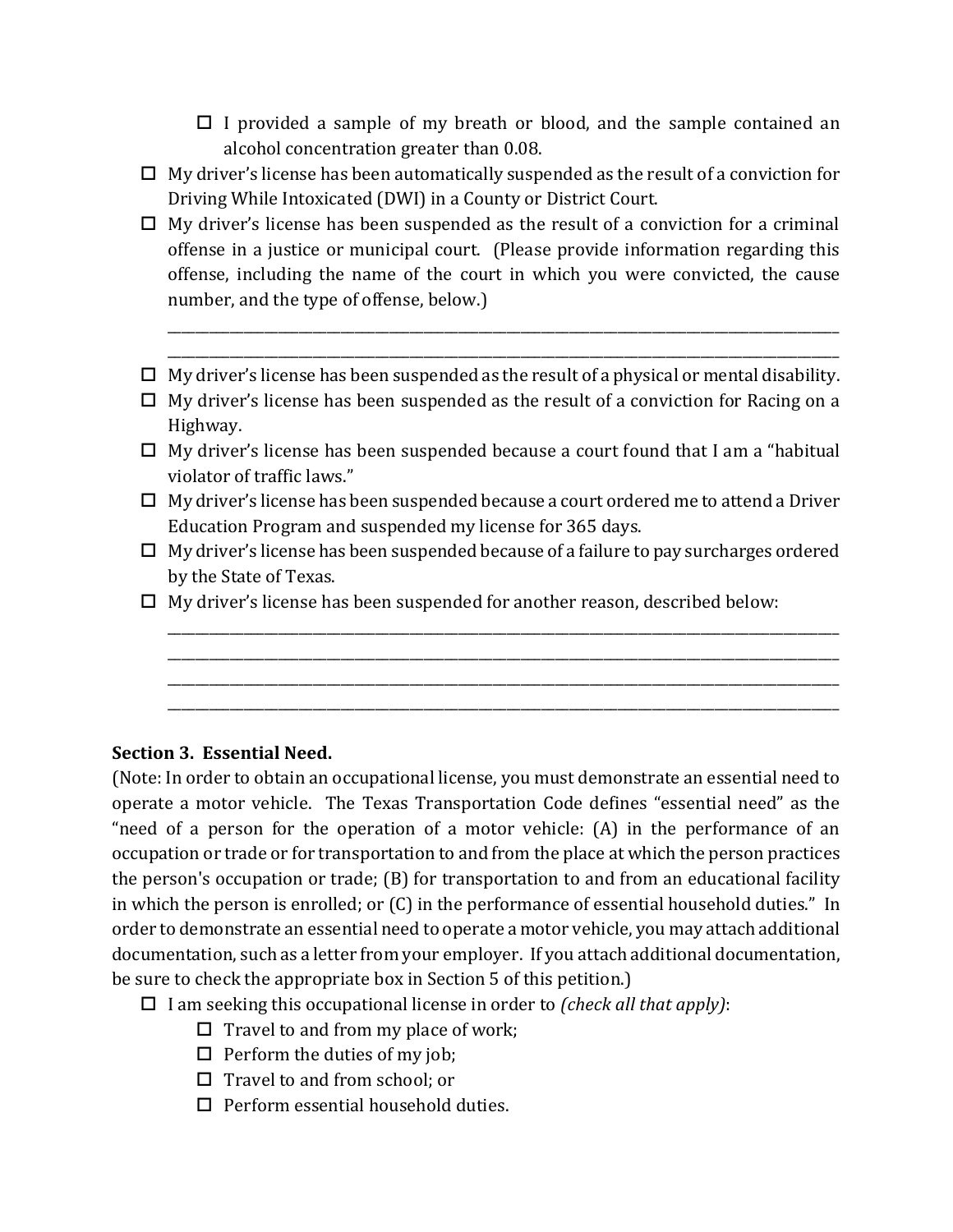The following are addresses and descriptions of all destinations to which I seek to travel with my occupational license: \_\_\_\_\_\_\_\_\_\_\_\_\_\_\_\_\_\_\_\_\_\_\_\_\_\_\_\_\_\_\_\_\_\_\_\_\_\_\_\_\_\_\_\_\_\_\_\_\_\_\_\_\_\_\_\_\_\_\_

\_\_\_\_\_\_\_\_\_\_\_\_\_\_\_\_\_\_\_\_\_\_\_\_\_\_\_\_\_\_\_\_\_\_\_\_\_\_\_\_\_\_\_\_\_\_\_\_\_\_\_\_\_\_\_\_\_\_\_\_\_\_\_\_\_\_\_\_\_\_\_\_\_\_\_\_\_\_\_\_\_\_\_\_\_\_\_\_\_\_\_\_\_\_\_\_\_\_\_\_\_ \_\_\_\_\_\_\_\_\_\_\_\_\_\_\_\_\_\_\_\_\_\_\_\_\_\_\_\_\_\_\_\_\_\_\_\_\_\_\_\_\_\_\_\_\_\_\_\_\_\_\_\_\_\_\_\_\_\_\_\_\_\_\_\_\_\_\_\_\_\_\_\_\_\_\_\_\_\_\_\_\_\_\_\_\_\_\_\_\_\_\_\_\_\_\_\_\_\_\_\_\_ \_\_\_\_\_\_\_\_\_\_\_\_\_\_\_\_\_\_\_\_\_\_\_\_\_\_\_\_\_\_\_\_\_\_\_\_\_\_\_\_\_\_\_\_\_\_\_\_\_\_\_\_\_\_\_\_\_\_\_\_\_\_\_\_\_\_\_\_\_\_\_\_\_\_\_\_\_\_\_\_\_\_\_\_\_\_\_\_\_\_\_\_\_\_\_\_\_\_\_\_\_ \_\_\_\_\_\_\_\_\_\_\_\_\_\_\_\_\_\_\_\_\_\_\_\_\_\_\_\_\_\_\_\_\_\_\_\_\_\_\_\_\_\_\_\_\_\_\_\_\_\_\_\_\_\_\_\_\_\_\_\_\_\_\_\_\_\_\_\_\_\_\_\_\_\_\_\_\_\_\_\_\_\_\_\_\_\_\_\_\_\_\_\_\_\_\_\_\_\_\_\_\_ \_\_\_\_\_\_\_\_\_\_\_\_\_\_\_\_\_\_\_\_\_\_\_\_\_\_\_\_\_\_\_\_\_\_\_\_\_\_\_\_\_\_\_\_\_\_\_\_\_\_\_\_\_\_\_\_\_\_\_\_\_\_\_\_\_\_\_\_\_\_\_\_\_\_\_\_\_\_\_\_\_\_\_\_\_\_\_\_\_\_\_\_\_\_\_\_\_\_\_\_\_ \_\_\_\_\_\_\_\_\_\_\_\_\_\_\_\_\_\_\_\_\_\_\_\_\_\_\_\_\_\_\_\_\_\_\_\_\_\_\_\_\_\_\_\_\_\_\_\_\_\_\_\_\_\_\_\_\_\_\_\_\_\_\_\_\_\_\_\_\_\_\_\_\_\_\_\_\_\_\_\_\_\_\_\_\_\_\_\_\_\_\_\_\_\_\_\_\_\_\_\_\_

Below, I have fully described all public transportation options within one mile of any destination described above, including my home, place of work, school, or place where I perform essential household duties. Public transportation options may include bus service, rail service, rural automobile service, ride-sharing services, etc.

\_\_\_\_\_\_\_\_\_\_\_\_\_\_\_\_\_\_\_\_\_\_\_\_\_\_\_\_\_\_\_\_\_\_\_\_\_\_\_\_\_\_\_\_\_\_\_\_\_\_\_\_\_\_\_\_\_\_\_\_\_\_\_\_\_\_\_\_\_\_\_\_\_\_\_\_\_\_\_\_\_\_\_\_\_\_\_\_\_\_\_\_\_\_\_\_\_\_\_\_\_ \_\_\_\_\_\_\_\_\_\_\_\_\_\_\_\_\_\_\_\_\_\_\_\_\_\_\_\_\_\_\_\_\_\_\_\_\_\_\_\_\_\_\_\_\_\_\_\_\_\_\_\_\_\_\_\_\_\_\_\_\_\_\_\_\_\_\_\_\_\_\_\_\_\_\_\_\_\_\_\_\_\_\_\_\_\_\_\_\_\_\_\_\_\_\_\_\_\_\_\_\_ \_\_\_\_\_\_\_\_\_\_\_\_\_\_\_\_\_\_\_\_\_\_\_\_\_\_\_\_\_\_\_\_\_\_\_\_\_\_\_\_\_\_\_\_\_\_\_\_\_\_\_\_\_\_\_\_\_\_\_\_\_\_\_\_\_\_\_\_\_\_\_\_\_\_\_\_\_\_\_\_\_\_\_\_\_\_\_\_\_\_\_\_\_\_\_\_\_\_\_\_\_ \_\_\_\_\_\_\_\_\_\_\_\_\_\_\_\_\_\_\_\_\_\_\_\_\_\_\_\_\_\_\_\_\_\_\_\_\_\_\_\_\_\_\_\_\_\_\_\_\_\_\_\_\_\_\_\_\_\_\_\_\_\_\_\_\_\_\_\_\_\_\_\_\_\_\_\_\_\_\_\_\_\_\_\_\_\_\_\_\_\_\_\_\_\_\_\_\_\_\_\_\_

 $\Box$  I am the only member of my household who owns, leases, or has access to a motor vehicle.

 $\Box$  A member of my household other than me owns, leases, or has access to a motor vehicle. (Please describe this person's weekly schedule below.)

\_\_\_\_\_\_\_\_\_\_\_\_\_\_\_\_\_\_\_\_\_\_\_\_\_\_\_\_\_\_\_\_\_\_\_\_\_\_\_\_\_\_\_\_\_\_\_\_\_\_\_\_\_\_\_\_\_\_\_\_\_\_\_\_\_\_\_\_\_\_\_\_\_\_\_\_\_\_\_\_\_\_\_\_\_\_\_\_\_\_\_\_\_\_\_\_\_ \_\_\_\_\_\_\_\_\_\_\_\_\_\_\_\_\_\_\_\_\_\_\_\_\_\_\_\_\_\_\_\_\_\_\_\_\_\_\_\_\_\_\_\_\_\_\_\_\_\_\_\_\_\_\_\_\_\_\_\_\_\_\_\_\_\_\_\_\_\_\_\_\_\_\_\_\_\_\_\_\_\_\_\_\_\_\_\_\_\_\_\_\_\_\_\_\_ \_\_\_\_\_\_\_\_\_\_\_\_\_\_\_\_\_\_\_\_\_\_\_\_\_\_\_\_\_\_\_\_\_\_\_\_\_\_\_\_\_\_\_\_\_\_\_\_\_\_\_\_\_\_\_\_\_\_\_\_\_\_\_\_\_\_\_\_\_\_\_\_\_\_\_\_\_\_\_\_\_\_\_\_\_\_\_\_\_\_\_\_\_\_\_\_\_ \_\_\_\_\_\_\_\_\_\_\_\_\_\_\_\_\_\_\_\_\_\_\_\_\_\_\_\_\_\_\_\_\_\_\_\_\_\_\_\_\_\_\_\_\_\_\_\_\_\_\_\_\_\_\_\_\_\_\_\_\_\_\_\_\_\_\_\_\_\_\_\_\_\_\_\_\_\_\_\_\_\_\_\_\_\_\_\_\_\_\_\_\_\_\_\_.

 $\Box$  I own a bicycle or other means of non-motorized conveyance, described below.

 $\Box$  My work or school schedule is the same every week: I work or attend school during the following hours on the following days of the week (check all that apply):

\_\_\_\_\_\_\_\_\_\_\_\_\_\_\_\_\_\_\_\_\_\_\_\_\_\_\_\_\_\_\_\_\_\_\_\_\_\_\_\_\_\_\_\_\_\_\_\_\_\_\_\_\_\_\_\_\_\_\_\_\_\_\_\_\_\_\_\_\_\_\_\_\_\_\_\_\_\_\_\_\_\_\_\_\_\_\_\_\_\_\_\_\_\_\_\_\_ \_\_\_\_\_\_\_\_\_\_\_\_\_\_\_\_\_\_\_\_\_\_\_\_\_\_\_\_\_\_\_\_\_\_\_\_\_\_\_\_\_\_\_\_\_\_\_\_\_\_\_\_\_\_\_\_\_\_\_\_\_\_\_\_\_\_\_\_\_\_\_\_\_\_\_\_\_\_\_\_\_\_\_\_\_\_\_\_\_\_\_\_\_\_\_\_.

- Monday: \_\_\_\_\_\_\_\_\_\_\_\_\_\_\_\_\_\_\_\_\_\_\_\_\_\_\_\_\_\_\_\_\_\_\_\_\_\_\_\_\_\_\_\_\_\_\_\_\_\_\_\_\_\_\_\_\_\_\_\_\_\_\_\_\_\_\_\_\_\_\_\_\_\_\_\_\_\_
- Tuesday: \_\_\_\_\_\_\_\_\_\_\_\_\_\_\_\_\_\_\_\_\_\_\_\_\_\_\_\_\_\_\_\_\_\_\_\_\_\_\_\_\_\_\_\_\_\_\_\_\_\_\_\_\_\_\_\_\_\_\_\_\_\_\_\_\_\_\_\_\_\_\_\_\_\_\_\_\_\_
- Wednesday: \_\_\_\_\_\_\_\_\_\_\_\_\_\_\_\_\_\_\_\_\_\_\_\_\_\_\_\_\_\_\_\_\_\_\_\_\_\_\_\_\_\_\_\_\_\_\_\_\_\_\_\_\_\_\_\_\_\_\_\_\_\_\_\_\_\_\_\_\_\_\_\_\_\_
- Thursday: \_\_\_\_\_\_\_\_\_\_\_\_\_\_\_\_\_\_\_\_\_\_\_\_\_\_\_\_\_\_\_\_\_\_\_\_\_\_\_\_\_\_\_\_\_\_\_\_\_\_\_\_\_\_\_\_\_\_\_\_\_\_\_\_\_\_\_\_\_\_\_\_\_\_\_\_
- $\Box$  Friday:
- Saturday: \_\_\_\_\_\_\_\_\_\_\_\_\_\_\_\_\_\_\_\_\_\_\_\_\_\_\_\_\_\_\_\_\_\_\_\_\_\_\_\_\_\_\_\_\_\_\_\_\_\_\_\_\_\_\_\_\_\_\_\_\_\_\_\_\_\_\_\_\_\_\_\_\_\_\_\_\_
- Sunday: \_\_\_\_\_\_\_\_\_\_\_\_\_\_\_\_\_\_\_\_\_\_\_\_\_\_\_\_\_\_\_\_\_\_\_\_\_\_\_\_\_\_\_\_\_\_\_\_\_\_\_\_\_\_\_\_\_\_\_\_\_\_\_\_\_\_\_\_\_\_\_\_\_\_\_\_\_\_\_

 $\Box$  My work or school schedule varies from week to week. (If you check this box, provide a general description of your work or school schedule below, including the total number of hours you work or attend school each week, days of the week on which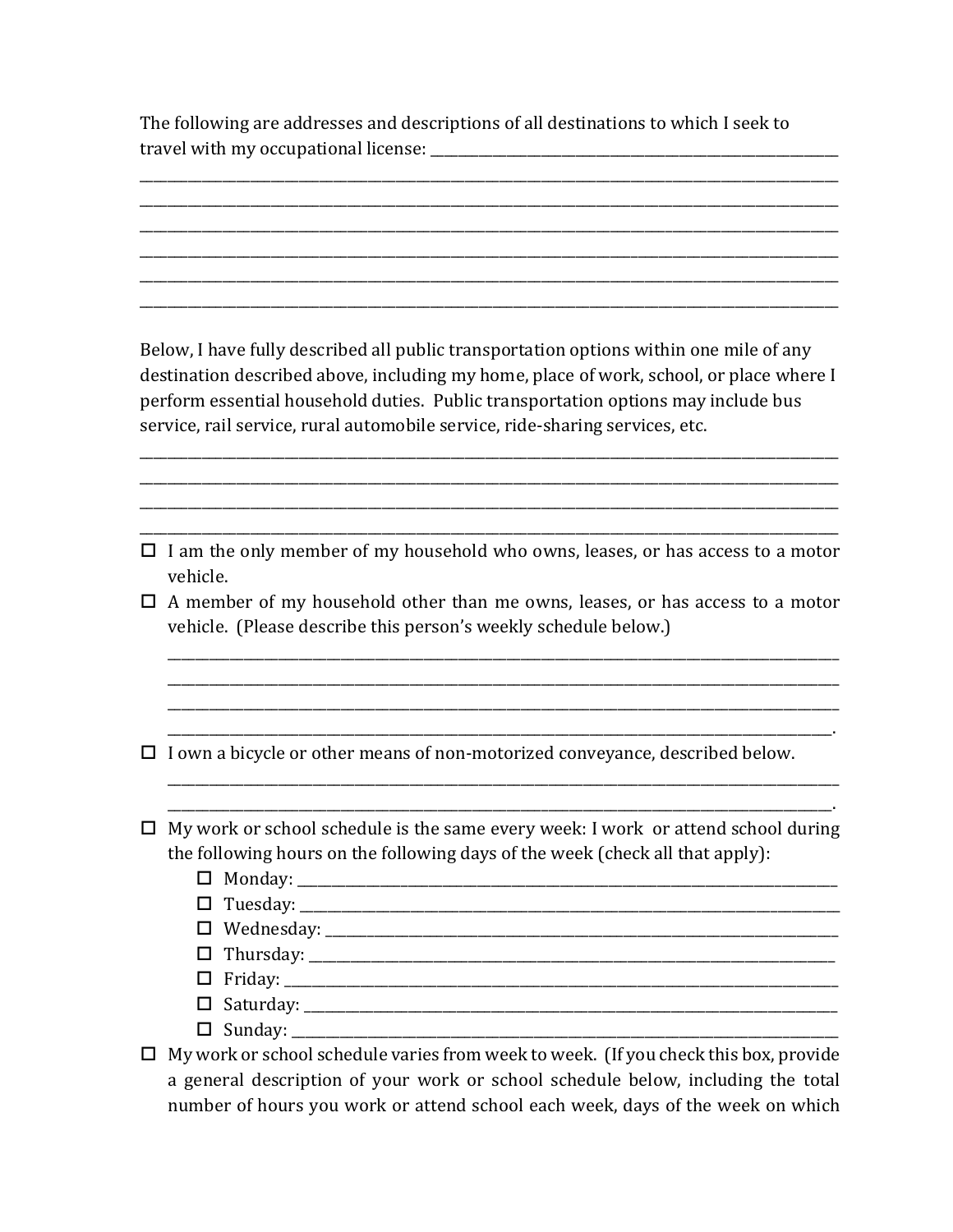| you never work or attend school, days of the week on which you always work or           |
|-----------------------------------------------------------------------------------------|
| attend school, and the earliest time your work or school day begins and the latest time |
| your work or school day ends.)                                                          |

| $\Box$ My job duties include automobile travel. My employer requires me to travel by |  |  |  |
|--------------------------------------------------------------------------------------|--|--|--|
| automobile to perform the following tasks:                                           |  |  |  |

 $\Box$  I perform the following essential household duties:

 $\Box$  In order to perform the essential household duties described above, I must travel by automobile during the following hours on the following days of the week (check all that apply):

| $\Box$ Monday:     |  |
|--------------------|--|
| $\square$ Tuesday: |  |

- 
- $\Box$  Thursday:
- 
- 
- 
- $\Box$  In order to:
	- $\Box$  Travel to school;
	- $\Box$  Travel to my place of work;
	- $\Box$  Perform my job duties; or
	- $\Box$  Travel to the place I perform essential household duties;

I must travel by automobile to or through the following Texas counties (please fully describe all counties and routes traveled):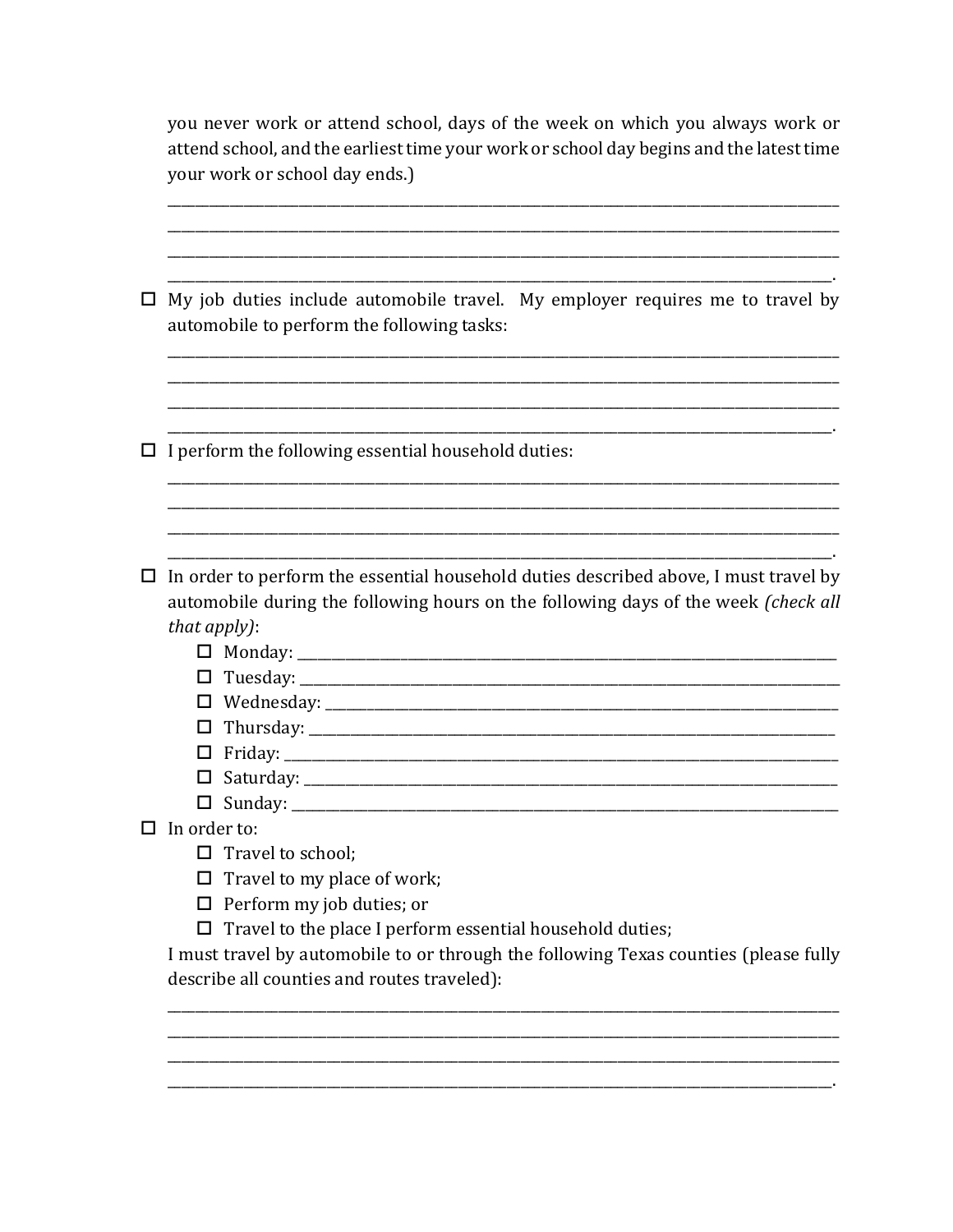## **Section 4. Suspension History**

My driver's license has previously been suspended for:

 $\Box$  A second or subsequent conviction for Driving While Intoxicated (Section 49.04, Penal Code); Intoxication Assault (Section 49.07, Penal Code), or Intoxication Manslaughter (Section 49.08, Penal Code), committed within five years of a previous conviction for Driving While Intoxicated (Section 49.04, Penal Code); Intoxication Assault (Section 49.07, Penal Code), or Intoxication Manslaughter (Section 49.08, Penal Code).

In the past five years, my license has been suspended for:

- $\Box$  A refusal to submit to the taking of a breath or blood specimen following an arrest for an offense prohibiting the operation of a motor vehicle or an offense prohibiting the operation of a watercraft while intoxicated, under the influence of alcohol, or under the influence of a controlled substance.
- $\Box$  An analysis of a breath or blood specimen showing an alcohol concentration of .08 or above, following an arrest for an offense prohibiting the operation of a motor vehicle or watercraft while intoxicated.
- $\Box$  A conviction for Driving While Intoxicated (Section 49.04, Penal Code); Intoxication Assault (Section 49.07, Penal Code), or Intoxication Manslaughter (Section 49.08, Penal Code).
- $\Box$  A conviction for an offense other than Driving While Intoxicated (Section 49.04, Penal Code); Intoxication Assault (Section 49.07, Penal Code), or Intoxication Manslaughter (Section 49.08, Penal Code) prohibiting the operation of a motor vehicle or watercraft while intoxicated, under the influence of alcohol, or under the influence of a controlled substance.

# **Section 5. Additional Documents.**

- $\Box$  I have obtained evidence of financial responsibility, which is attached to my petition. (Note: You may not be issued an occupational license unless you obtain evidence of financial responsibility.)
- $\Box$  I have attached a certified copy of my driving record to this petition. (Note: the court cannot grant your petition without reviewing your driving record.)
- $\Box$  I have attached documents which demonstrate my essential need to operate a motor vehicle.

\_\_\_\_\_\_\_\_\_\_\_\_\_\_\_\_\_\_\_\_\_\_\_\_\_\_\_\_\_\_\_\_\_\_\_\_\_\_\_\_\_\_\_\_\_\_\_\_\_\_\_\_\_\_\_\_\_\_\_\_\_\_\_\_\_\_\_\_\_\_\_\_\_\_\_\_\_\_\_\_\_\_\_\_\_\_\_\_\_\_\_\_\_\_\_\_\_ \_\_\_\_\_\_\_\_\_\_\_\_\_\_\_\_\_\_\_\_\_\_\_\_\_\_\_\_\_\_\_\_\_\_\_\_\_\_\_\_\_\_\_\_\_\_\_\_\_\_\_\_\_\_\_\_\_\_\_\_\_\_\_\_\_\_\_\_\_\_\_\_\_\_\_\_\_\_\_\_\_\_\_\_\_\_\_\_\_\_\_\_\_\_\_\_\_ \_\_\_\_\_\_\_\_\_\_\_\_\_\_\_\_\_\_\_\_\_\_\_\_\_\_\_\_\_\_\_\_\_\_\_\_\_\_\_\_\_\_\_\_\_\_\_\_\_\_\_\_\_\_\_\_\_\_\_\_\_\_\_\_\_\_\_\_\_\_\_\_\_\_\_\_\_\_\_\_\_\_\_\_\_\_\_\_\_\_\_\_\_\_\_\_\_ \_\_\_\_\_\_\_\_\_\_\_\_\_\_\_\_\_\_\_\_\_\_\_\_\_\_\_\_\_\_\_\_\_\_\_\_\_\_\_\_\_\_\_\_\_\_\_\_\_\_\_\_\_\_\_\_\_\_\_\_\_\_\_\_\_\_\_\_\_\_\_\_\_\_\_\_\_\_\_\_\_\_\_\_\_\_\_\_\_\_\_\_\_\_\_\_.

 $\Box$  I have attached other documents, which are described below: